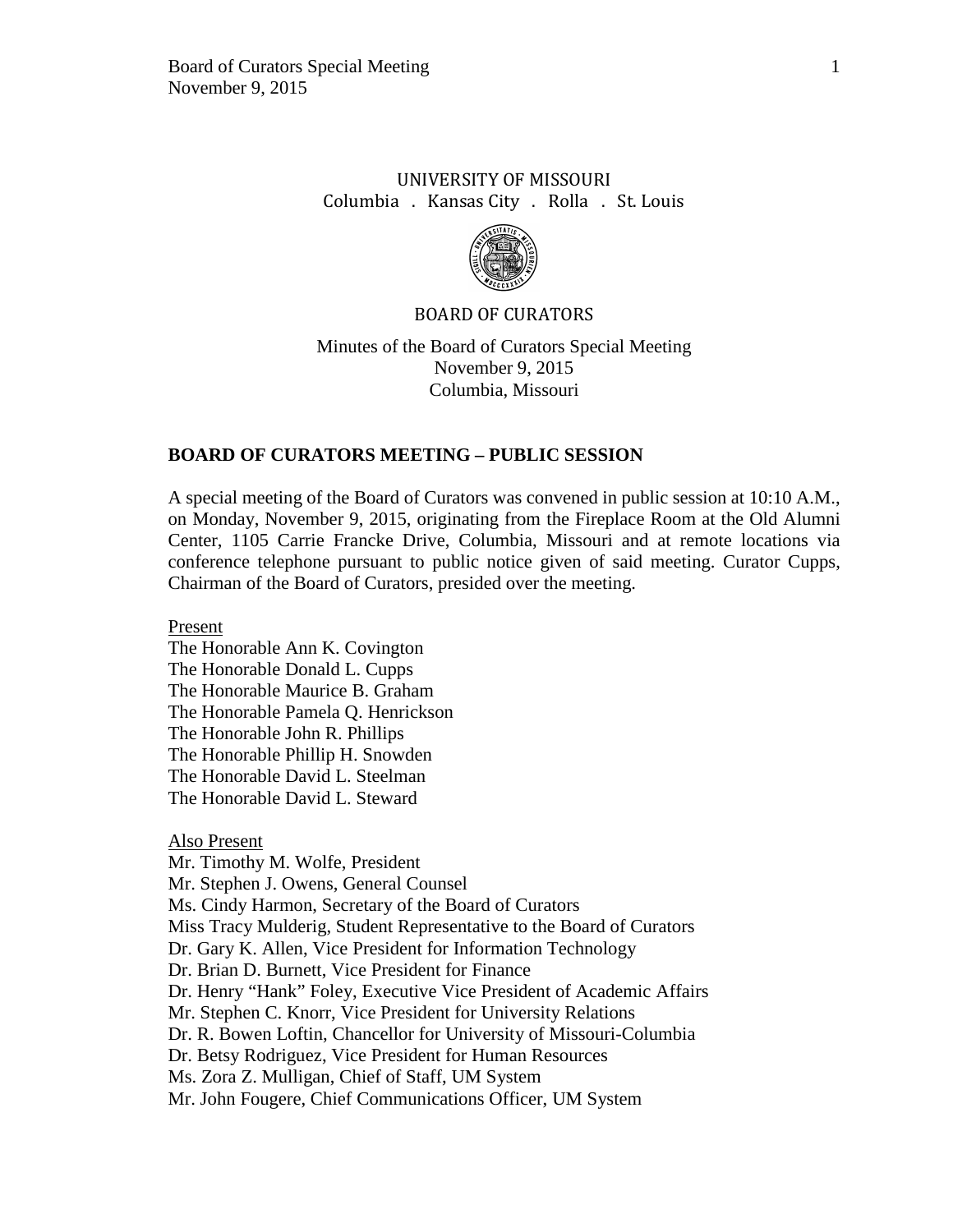#### Media Representatives

## **General Business**

It was moved by Curator Graham and seconded by Curator Snowden, that there shall be an executive session with a closed record and closed vote of the Board of Curators special meeting November 9, 2015 for consideration of:

- **Section 610.021(1), RSMo**, relating to matters identified in that provision, which include legal actions, causes of action or litigation, and confidential or privileged communications with counsel; and
- **Section 610.021(3), RSMo**, relating to matters identified in that provision, which include hiring, firing, disciplining, or promoting of particular employees; and
- **Section 610.021(12), RSMo,** relating to matters identified in that provision, which include sealed bids and related documents and sealed proposals and related documents or documents related to a negotiated contract; and
- **Section 610.021 (13), RSMo**, relating to matters identified in that provision, which include individually identifiable personnel records, performance ratings, or records pertaining to employees or applicants for employment; and
- **Section 610.021(14), RSMo**, relating to matters identified in that provision, which includes records which are protected from disclosure by law.

Roll call vote of the Board:

Curator Covington voted yes. Curator Cupps voted yes. Curator Graham voted yes. Curator Henrickson voted yes. Curator Phillips voted yes. Curator Snowden voted yes. Curator Steelman voted yes. Curator Steward voted yes.

The motion carried.

Curator Phillips stated that Jonathon Butler's father is in Columbia and is willing to address the Board. The Board agreed to invite Mr. Butler to speak with the Board in closed session.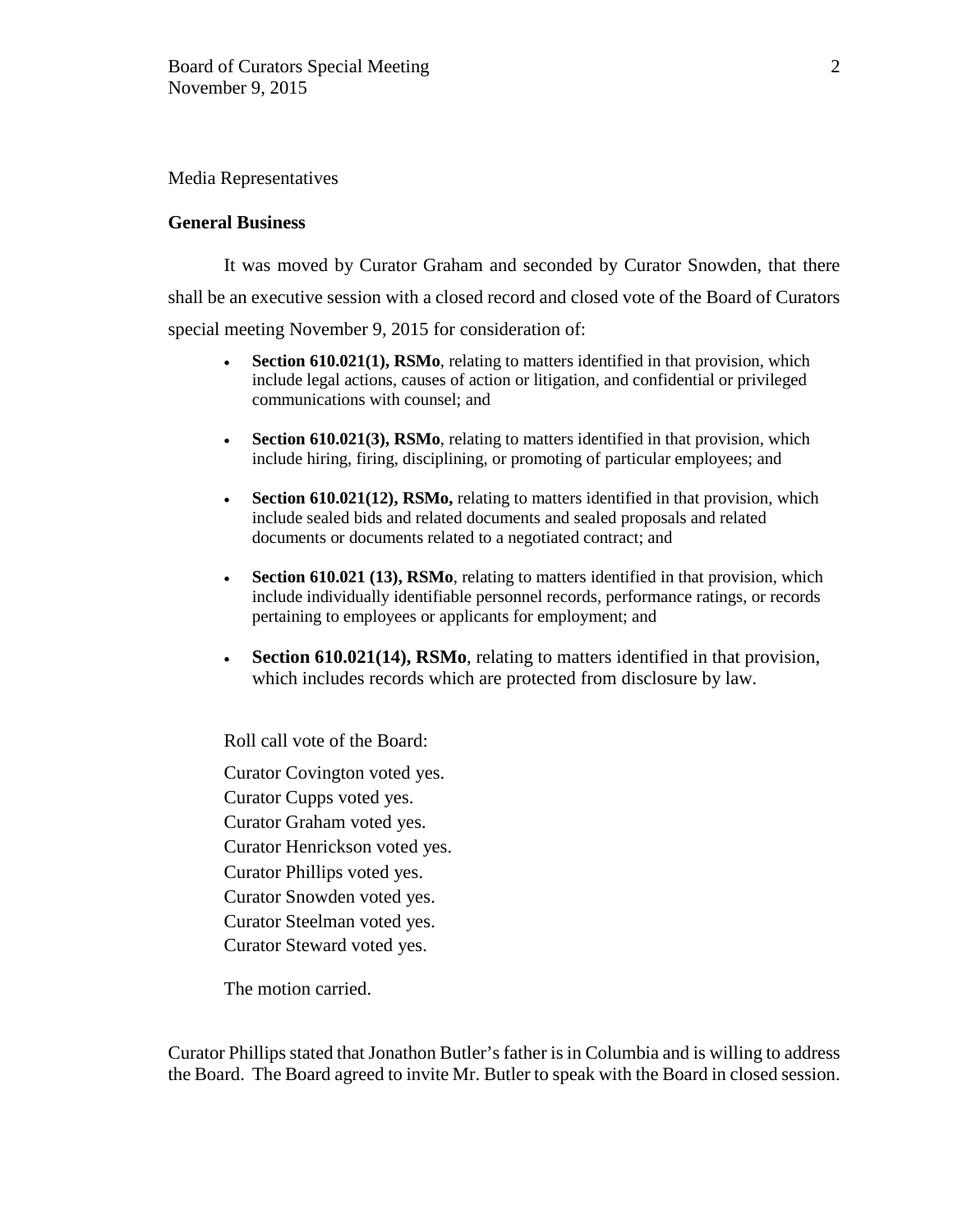President Wolfe asked to address the Board and audience. President Wolfe announced that he is resigning as President of the University of Missouri System effective today.

The public session of the Board of Curators adjourned at 10:22 A.M. on Monday, November 9, 2015.

# **BOARD OF CURATORS MEETING – EXECUTIVE SESSION**

A meeting of the University of Missouri Board of Curators was convened in executive session at 10:30 A.M., on Monday, November 9, 2015 originating from room 101 at the Old Alumni Center, 1105 Carrie Francke Drive, Columbia, Missouri and at remote locations via conference telephone pursuant to public notice given of said meeting. Curator Cupps, Chairman of the Board of Curators, presided over the meeting.

Present

The Honorable Ann K. Covington The Honorable Donald L. Cupps The Honorable Maurice B. Graham The Honorable Pamela Q. Henrickson The Honorable John R. Phillips The Honorable Phillip H. Snowden The Honorable David L. Steelman The Honorable David L. Steward

Also Present Mr. Timothy M. Wolfe, President Mr. Stephen J. Owens, General Counsel Ms. Cindy Harmon, Secretary of the Board of Curators Miss Tracy Mulderig, Student Representative to the Board of Curators

#### **General Business**

Personnel and Contract Discussion – presented by Chairman Cupps, President Wolfe and General Counsel Owens.

Change of Appointment, R. Bowen Loftin –

It was recommended by President Wolfe, moved by Curator Graham and seconded

by Curator Snowden that: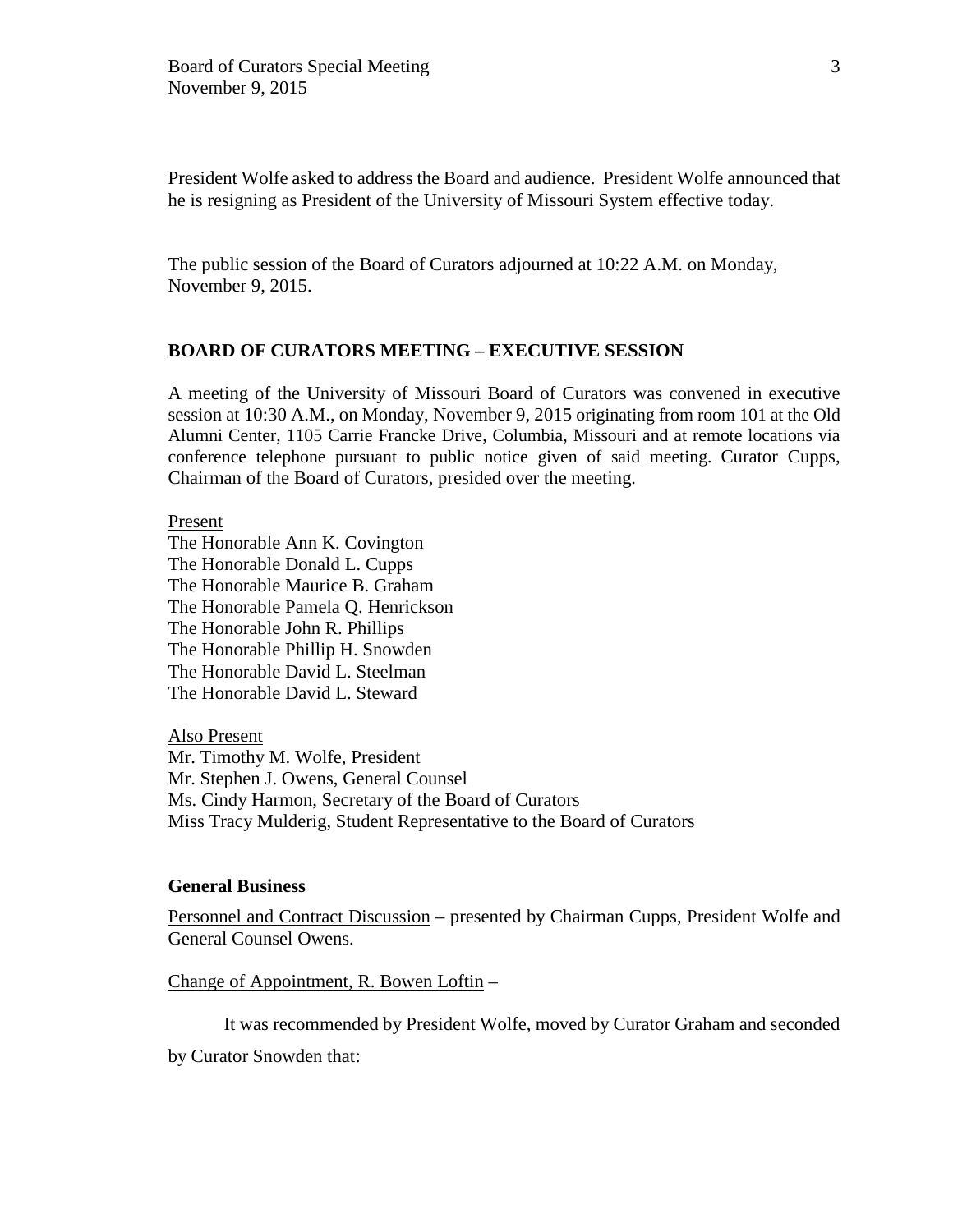the Board approve a change to the appointment of MU Chancellor R. Bowen Loftin consistent with the Transition Agreement presented to the Board of Curators and dated November 9, 2015.

Roll call vote of the Board:

Curator Covington voted yes. Curator Cupps voted yes. Curator Graham voted yes. Curator Henrickson voted yes. Curator Phillips voted yes. Curator Snowden voted yes. Curator Steelman voted yes. Curator Steward voted yes.

The motion carried.

#### Change of Appointment, Henry C. "Hank" Foley

It was recommended by President Wolfe, moved by Curator Steward and seconded

by Curator Snowden that:

Henry C. "Hank" Foley be appointed Interim Chancellor of the University of Missouri – Columbia for the twelve month period from January 1, 2016 to December 31. 2016, unless said period is modified by the President with approval of the Board of Curators.

Roll call vote of the Board:

Curator Covington voted yes. Curator Cupps voted yes. Curator Graham voted yes. Curator Henrickson voted yes. Curator Phillips voted yes. Curator Snowden voted yes. Curator Steelman voted yes. Curator Steward voted yes.

The motion carried.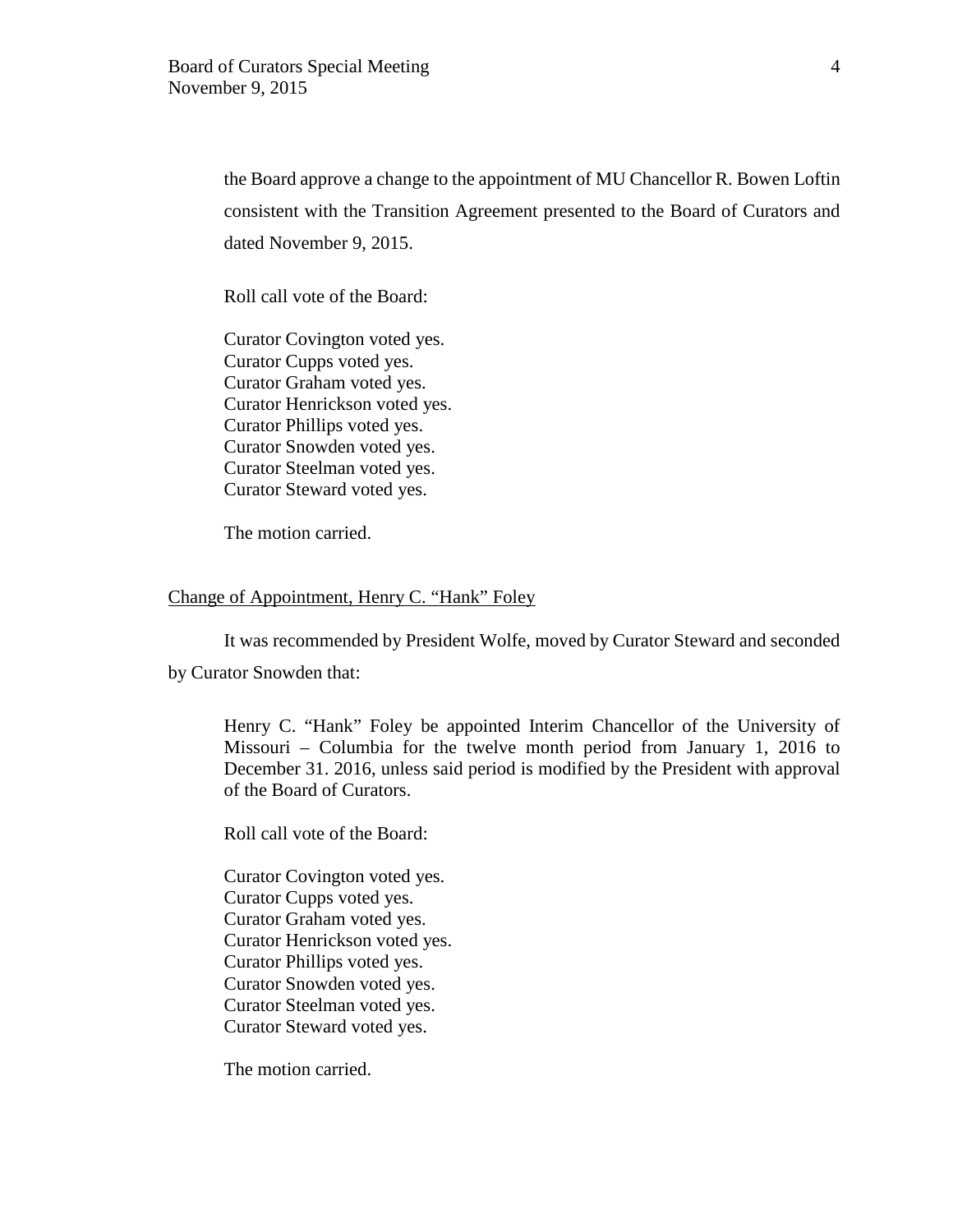It was moved by Curator Covington and seconded by Curator Graham, that the executive session of the special meeting of the Board of Curators, November 9, 2015, be adjourned.

Roll call vote of the Board:

Curator Covington voted yes. Curator Cupps voted yes. Curator Graham voted yes. Curator Henrickson voted yes. Curator Phillips voted yes. Curator Snowden voted yes. Curator Steelman voted yes. Curator Steward voted yes.

The motion carried.

The executive session of the Board of Curators meeting adjourned at 4:25 P.M. on Monday, November 9, 2015.

## **BOARD OF CURATORS MEETING – PUBLIC SESSION**

A special meeting of the Board of Curators was reconvened in public session at 4:28 P.M., on Monday, November 9, 2015, originating from the Fireplace Room at the Old Alumni Center, 1105 Carrie Francke Drive, Columbia, Missouri and at remote locations via conference telephone pursuant to public notice given of said meeting. Curator Cupps, Chairman of the Board of Curators, presided over the meeting.

Present The Honorable Ann K. Covington The Honorable Donald L. Cupps The Honorable Maurice B. Graham The Honorable Pamela Q. Henrickson The Honorable John R. Phillips The Honorable Phillip H. Snowden The Honorable David L. Steelman The Honorable David L. Steward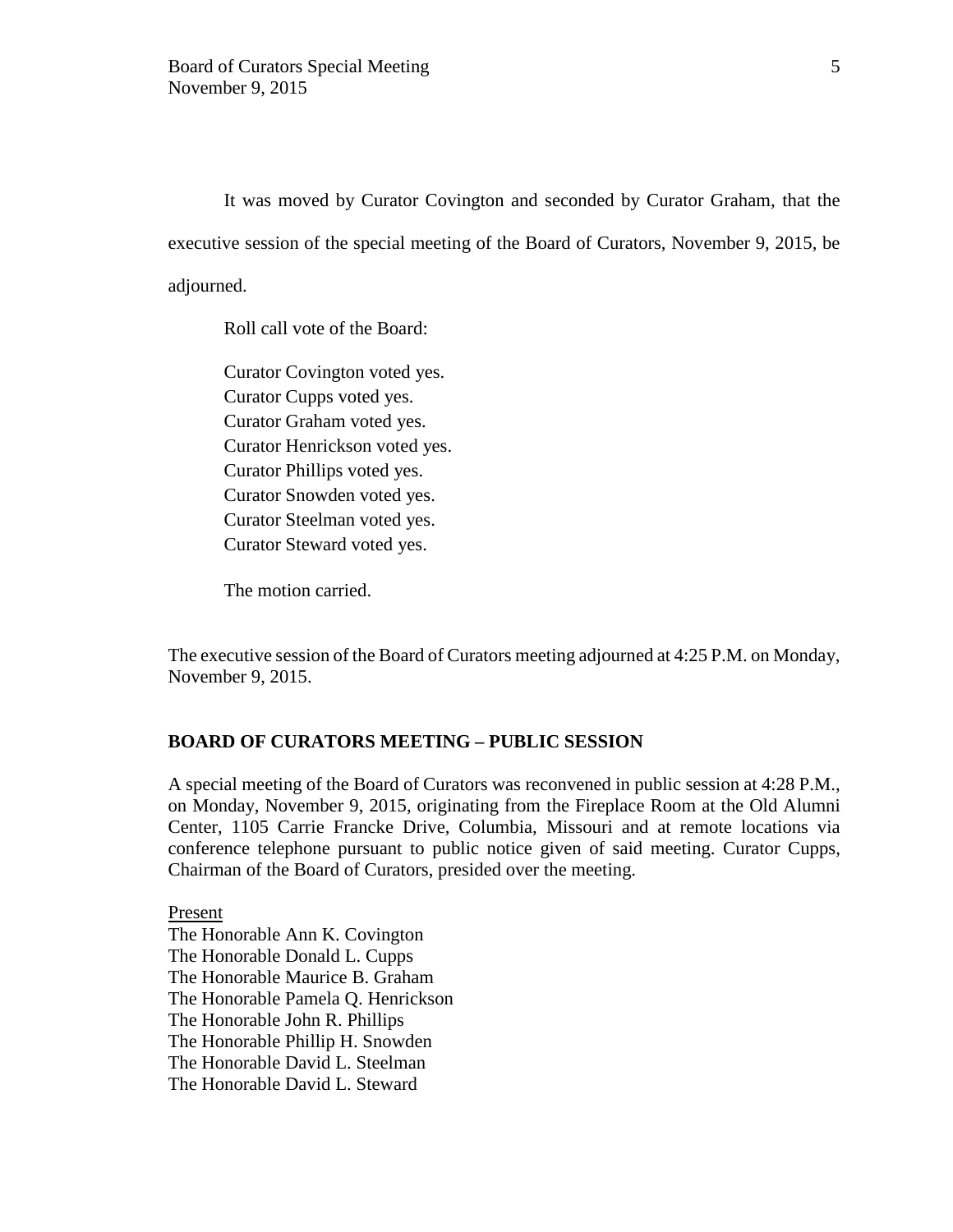Also Present Mr. Timothy M. Wolfe, President Mr. Stephen J. Owens, General Counsel Ms. Cindy Harmon, Secretary of the Board of Curators Miss Tracy Mulderig, Student Representative to the Board of Curators Dr. Gary K. Allen, Vice President for Information Technology Dr. Brian D. Burnett, Vice President for Finance Dr. Henry "Hank" Foley, Executive Vice President of Academic Affairs Mr. Stephen C. Knorr, Vice President for University Relations Dr. R. Bowen Loftin, Chancellor for University of Missouri-Columbia Dr. Betsy Rodriguez, Vice President for Human Resources Ms. Zora Z. Mulligan, Chief of Staff, UM System Mr. John Fougere, Chief Communications Officer, UM System Media Representatives

#### **General Business**

#### Board Chairman's Report

Chancellor R. Bowen Loftin gave remarks and announced he would be transitioning from the role of MU Chancellor as of January 1, 2016 to a different role at the University to advance research.

It was moved by Curator Graham and seconded by Curator Snowden, that the

special meeting of the Board of Curators, November 9, 2015, be adjourned.

Roll call vote:

Curator Covington voted yes. Curator Cupps voted yes. Curator Graham voted yes. Curator Henrickson voted yes. Curator Phillips voted yes. Curator Snowden voted yes. Curator Steelman voted yes. Curator Steward voted yes.

The motion carried.